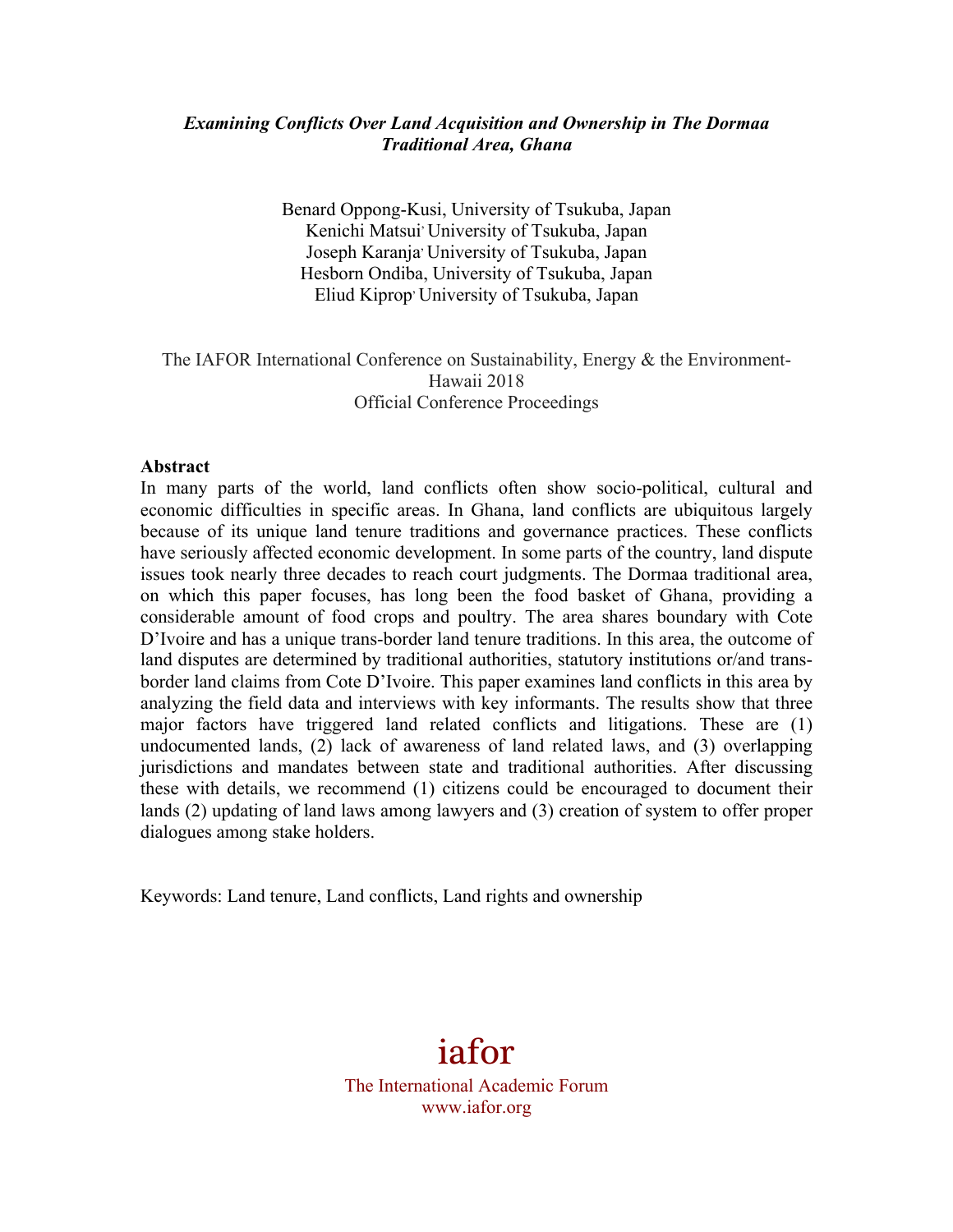## **1. Introduction**

Land conflicts take various forms. They are related to inheritance, boundaries and land use (Boone, 2014). Some are associated with group invasions or evictions (Wehrmann, 2008). Conflicts over land access and ownership occur in villages due to insufficient information about land tenure systems (Kapfudzaruwa and Sowman, 2009). At family level, land conflict occurs when a family member sells a piece of the family land without consulting other members (FAO, 2002).

Also, external interventions have changed the value and existing balance of land ownership (Rulli et al., 2018; Ahmed, et al., 2017). The emphasis of many African countries on foreign direct investments (FDIs) in the agriculture sector has resulted in the sharp increase of farmland demands (Boamah, 2014). In particular, Ghana has become a prime destination for large-scale farmland investments (Schoneveld and German, 2014).

In Ghana, the customary land tenure system has caused insecurity and uncertainty in land related matters (Boni, 2008). For instance, customary authorities may engage in land transactions without informing or consulting with key stakeholders. Conflicts often erupted, especially when parcels of land had been transferred to outsiders by a chief or traditional leader (Adams and Turner, 2005). Ghana's national land policy aims to increase the security of land tenure by officially registering lands (Lands, 1999)**,** but little has been done to consolidate efforts of various agencies and institutions that implement land policies (Asiama et al., 2017).

Despite the increasing land conflicts, previous studies have been limited. They tend to focus on some specific incidences that are related to large-scale civil strifes or politically motivated conflicts. To critically address land acquisition and ownership problems in Ghana, there is the need to understand how the land tenure system works. This study attempts to show this and also identify factors that trigger or exacerbate land conflicts.

# **2. Methodology**

# **2.1. Study area**

This study was conducted in the Dormaa Traditional Area (DTA), located in the Brong Ahafo Region, western part of Ghana (Agyare et al., 2014). The DTA has the area of about 2,047.28  $km^2$ , and its economic activities are mainly agriculture (69%), forestry and fishery (12%), and other services like trading and hospitality (19%). Its population is about 210,660 people, of which 48.9% are males and 51.1% are females with the average literacy rate of 67.8% (Ghana Statistical Service, 2014) Among Ghana's 2,410 commercial poultry farms, 510 (21%) are located in the Brong Ahafo Region, 202 of them in the DTA (FAO, 2014). Traditional authorities have governed the majority of the traditional area under customary laws (Pande and Udry, 2005). Furthermore, the DTA shares its border with Cote D'Ivoire, and because of this, a lot of trans border trade and economic activities takes place.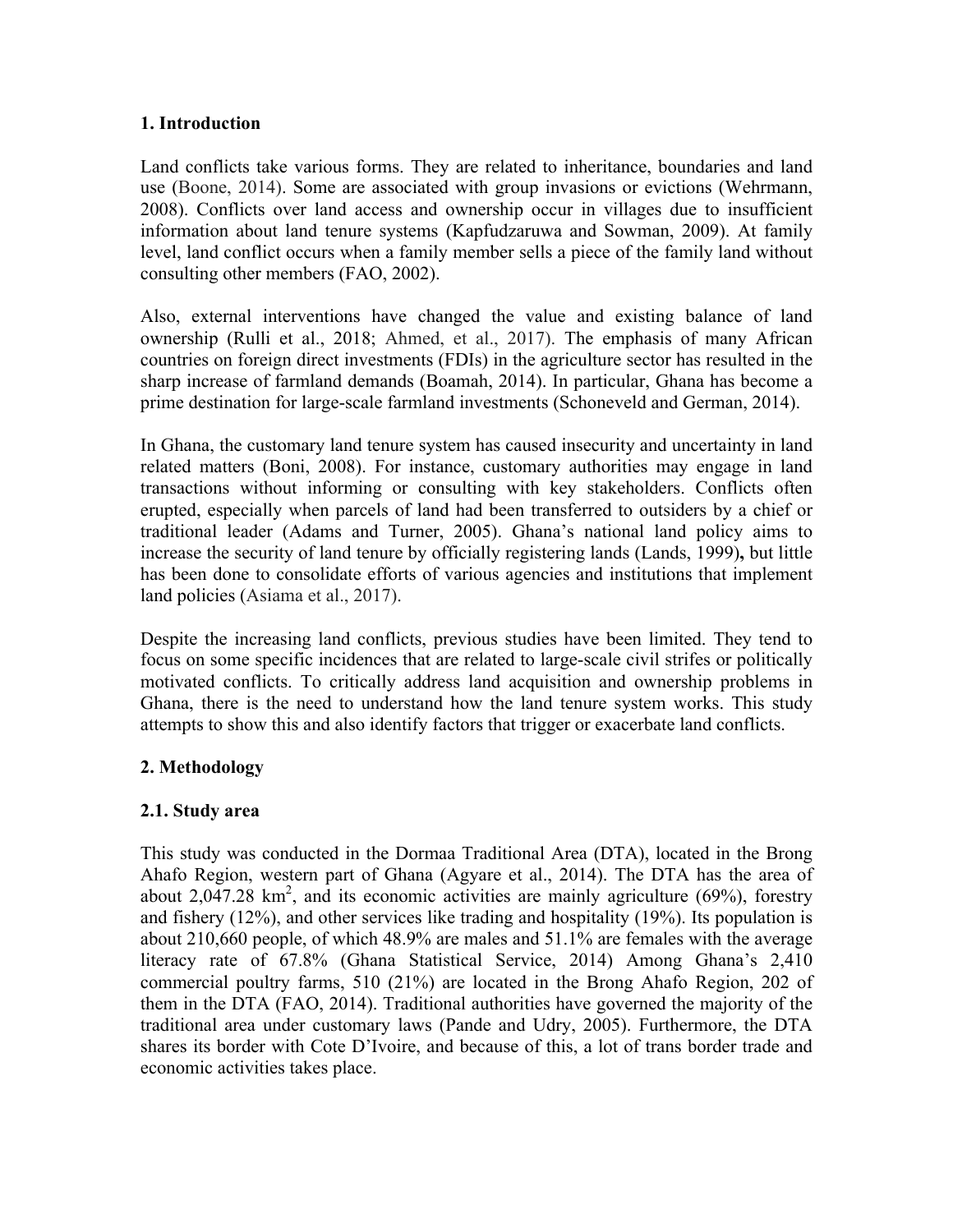# **2.2 . Data collection**

This paper is mainly based on the data collected by semi-structured interviews that took place between April and May 2017. These interviews were conducted with four key informants who have in-depth knowledge about the land tenure system in the study area. The interview questions focused on factors that may trigger land related conflicts. These informants belong to (1) the Lands Commission (District Director), which represents government authority, (2) the Dormaa Customary Land Secretariat (Coordinator/Secretary), representing the traditional authority, and (3) the Office of the Administrator of Stool Lands (District Director), which liaise the government agency to the traditional authority, and (4) the *"Nso Nyame Ye"* Chambers (Chief Lawyer), a legal representative for citizens on land disputes.

# **3. Results**

The interviews have revealed that three major factors influence land conflicts in the DTA: (1) undocumented land ownership, (2) lack of knowledge about land related laws, and (3) fragmented/overlapping of jurisdictions. In the following, we explain each factor with details.

# **3.1. Lack of documentation of land belonging to traditional authorities**

In Ghana, the law on the registration of customary land transactions authorizes the Lands Commission to register the land. However, it is loosely observed (Lands, 1999). Traditional authorities thus do not feel obligated to register traditional stool lands at the Ghana Lands Commission.

In the study area, the Dormaa Stool Land Secretariat (DSLS) is responsible for keeping land records for the traditional authority. The Secretariat also arranges an alternative dispute resolution (ADR) for land disputes. It sets up a traditional court at the Queen Mother's Palace according to the customary law. From May 2006 to May 2017, for example, the Secretariat recorded about 72 land related cases at the traditional court. According to our informant at the Secretariat, one case may take from one to ten years to settle. The reasons behind this long process for resolution are largely due to (1) lack of cooperation among sub-chiefs, (2) lack of resource and finance, and (3) no historical written documents about land ownership as traditional land transactions were done orally.

The roles of sub-chiefs are important in land dispute resolution. The customary law requires them to represent the paramount chief of the traditional authority. They report the disbursement of stool land to the Dormaa Stool Land Secretariat for record keeping. However, our informant told us that some sub-chiefs do not report mainly because they fear that, by reporting, they will have to disclose the income and gratuity they received from land transactions. They know that the Secretariat is financed mostly from land transaction fees and land taxes on stool lands. The Secretariat has power to discharge them. In addition, the secretariat depends partly on the taxes collected from land users by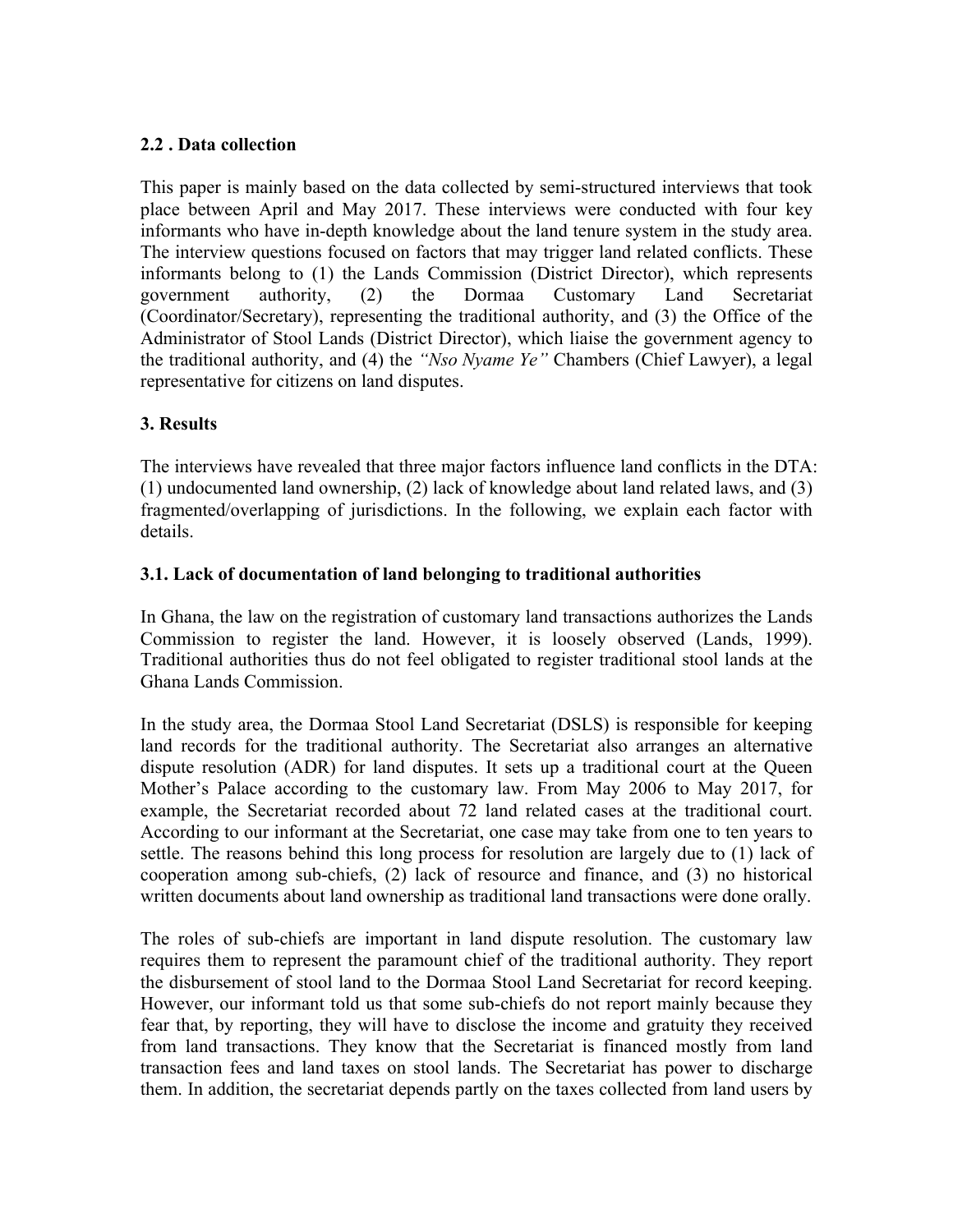office of the administration of stool lands (OASL). Challenges such as insufficient collection of the ground taxes due to unwillingness of other stakeholder's cooperation indirectly affect the finances of the DSLS.

The history of land ownership in the Dormaa Traditional Area has been kept through oral stories among elders. Traditions established boundaries by using river courses, trees, hills and other natural landmarks. These landmarks often change. The DSLS mostly depends on oral stories that cause confusion due to inaccurate information it collected. It does not have reliable maps/plans that show boundaries of stool lands. Some unauthorized, old or inaccurate maps have exacerbated land conflicts and litigation between stools, skins and other land-owning groups (Lands, 1999).

# **3.2. Lack of knowledge and awareness on land related laws and regulations**

The Office of the Administrator of Stool Lands (OASL) is responsible for the collection and disbursement of stool land under Article 267 of the 1992 Constitution. It has attempted to increase revenue from disbursement, expedite the survey process for farmlands, and assist in the establishment of customary land secretariats under the Land Administration Project. It also documents customary land issues to reduce conflicts in collaboration with chiefs.

Informants, two district directors of the OASL we interviewed pointed out that land conflicts often happened due to lack of cooperation from traditional authorities and some locals related to the chiefs. The jurisdiction and mandate of the OASL also overlaps with the traditional authorities and the district administration in tax mobilizations. Before the establishment of the Office, chiefs and sub-chiefs of the area had collected various forms of land tax for centuries. These taxes or tributes included drinks, cash, agricultural products, and gifts. After 1992, chiefs continued to receive these tributes from land users. Chiefs view that the Office of the Administrator has challenged their traditional authority as the trustees of the land. They also worry that eventually they may lose land revenue. The district administration also collects other form of property taxes from land users and to them, they see it as double taxation.

Some locals who are related to the paramount chief's family called "royals" do not pay taxes to the traditional authorities. The tradition says that as members of the royal family, their ancestors fought and in some case died to secure the stool land. As compensation, they have been exempted from traditional taxation. However, the Ghanaian law does not recognize this tradition, and ask these royal members to pay tax, leading to confrontation with the Office of Administrator of Stool Lands. The Office often asks the police to assist its tax collection activities.

Overlapping responsibilities for land boundary surveys have caused confusion and exacerbated land conflicts in the Dormaa Traditional Area. For example, the Town and Country Planning Department, the Lands Commission, and the District Administration have dealt with land transactions in this area. The District Administration has collected property taxes on land usage and ownership. The Town and Country Planning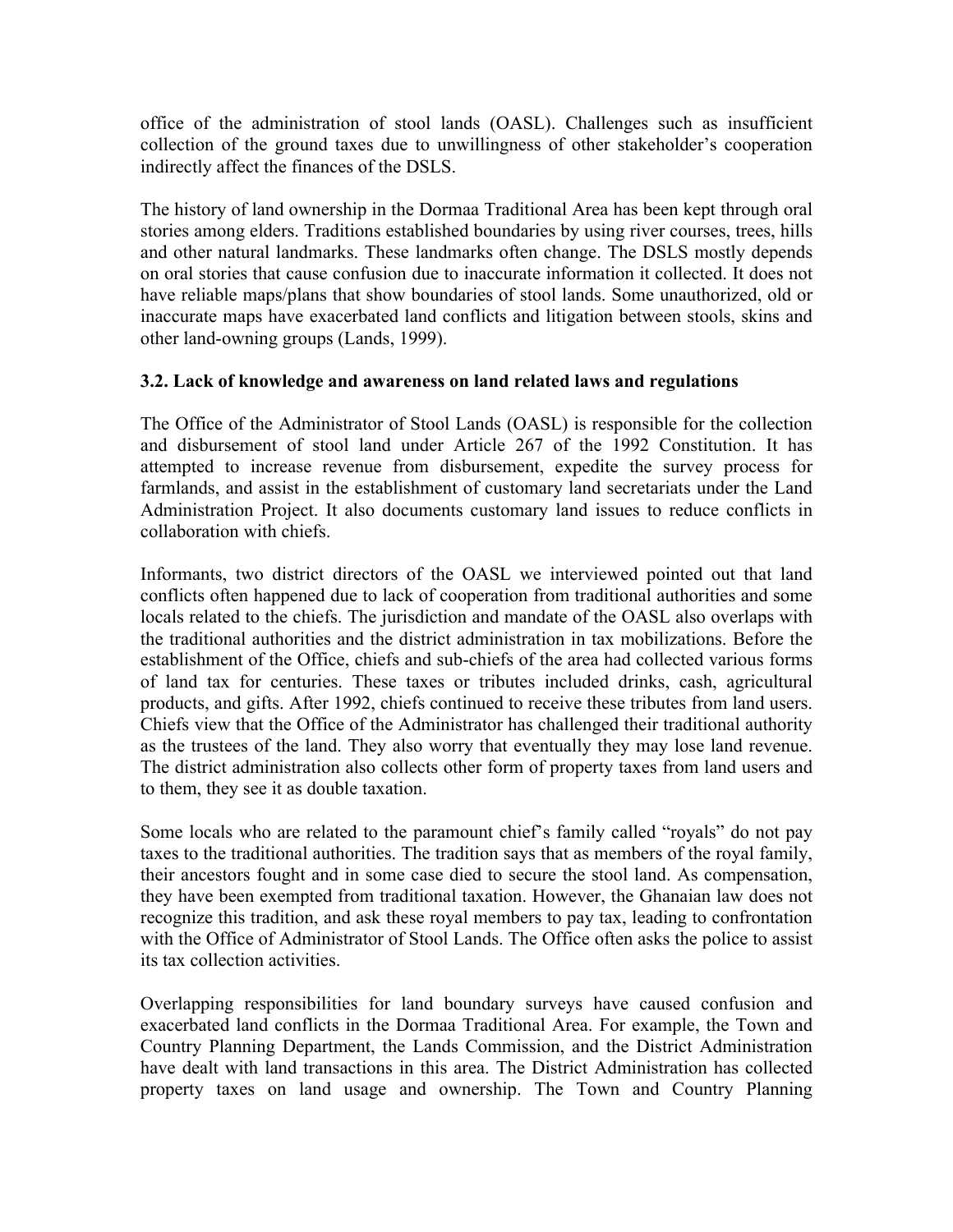Department have demarcated lands for city or town planning. The Lands Commission has kept records of land ownership. Some landowners and leases registered their lands at the Lands Commission while others have not registered at all. This inconsistency has partially led to the duplication of land sales, leading to overlapped land ownership.

The lead lawyer of the law firm, *"Nso Nyame Ye",* has long been involved in land disputes and litigation in the traditional area. He emphasized that the problem mainly lies in insufficient knowledge about land related laws. This is the case even among some legal practitioners. For example, on July 17, 2014, the Sunyani High Court ruled on the case, *Chadoma Co. Ltd v. Jacinta Soroya Namih and Owusu*. Judge Alexender Osei Tutu said, "the understanding of the legal regimes of land administration in the country was somewhat not known to some lawyers" (Osei, 2014). In this instance, the lawyers had less knowledge about Article 257 (2) of the 1992 Constitution. The defendant lawyers submitted to the court the Lands Commission Act of 1994 [Act 483] as evidence but the statute had been repealed by section 43 (1) of the Lands Commission Act of 2008 [Act 767] (Osei, 2014).

Also, according to this lawyer, lack of legal knowledge among the locals is one of the causes that triggered land conflicts in the DTA. Furthermore, the unwillingness of the locals to investigate land ownership and identify their real owner or caretaker before transaction has resulted to multiple ownership and conflicts.

# **3.3. Fragmented jurisdiction and mandate of state agencies responsible for land regulations**

The Lands Commission manages public lands and lands vested in the President by the Constitution (GLAP, 2014). The Lands Commission also advises the government, local authorities and traditional authorities on land policy for development.

The ruling of the Sunyani High Court in April 2014 reminded the Lands Commission that it is against the law for the commission to manage stool lands to the President as compulsory acquisition of land*.* The Lands Commission sometimes allocates the stool land that has been entrusted by the President to a private entity without consulting the traditional authorities. This action has led to conflicts between the government authority and traditional chiefs. In *Chadoma Co. Ltd of Sunyani v. Jacinta Soroya Namih and Owusu*, the Lands Commission allocated land inherited by Soroya Nimih from her father to the Chadoma Co. Ltd. The case was to determine whether or not the disputed land was public land and whether or not Lands Commission has the mandate to allocate the disputed plot to the Chadoma Co. Ltd. In that ruling, the court ruled lands commission has no mandate to allocate the land. The Lands Commission is tasked by the Administration of Lands Acts, 1962 [Act 123] to manage public land. The misapplication of lands commission's mandate sometimes triggers land conflicts in the area.

The compulsory land acquisition power of the President may cause a considerable friction between the state and the indigenous land holding authorities (Kotey, 1998). In the court judgment of July 2014, the Sunyani high court judge ruled that customary lands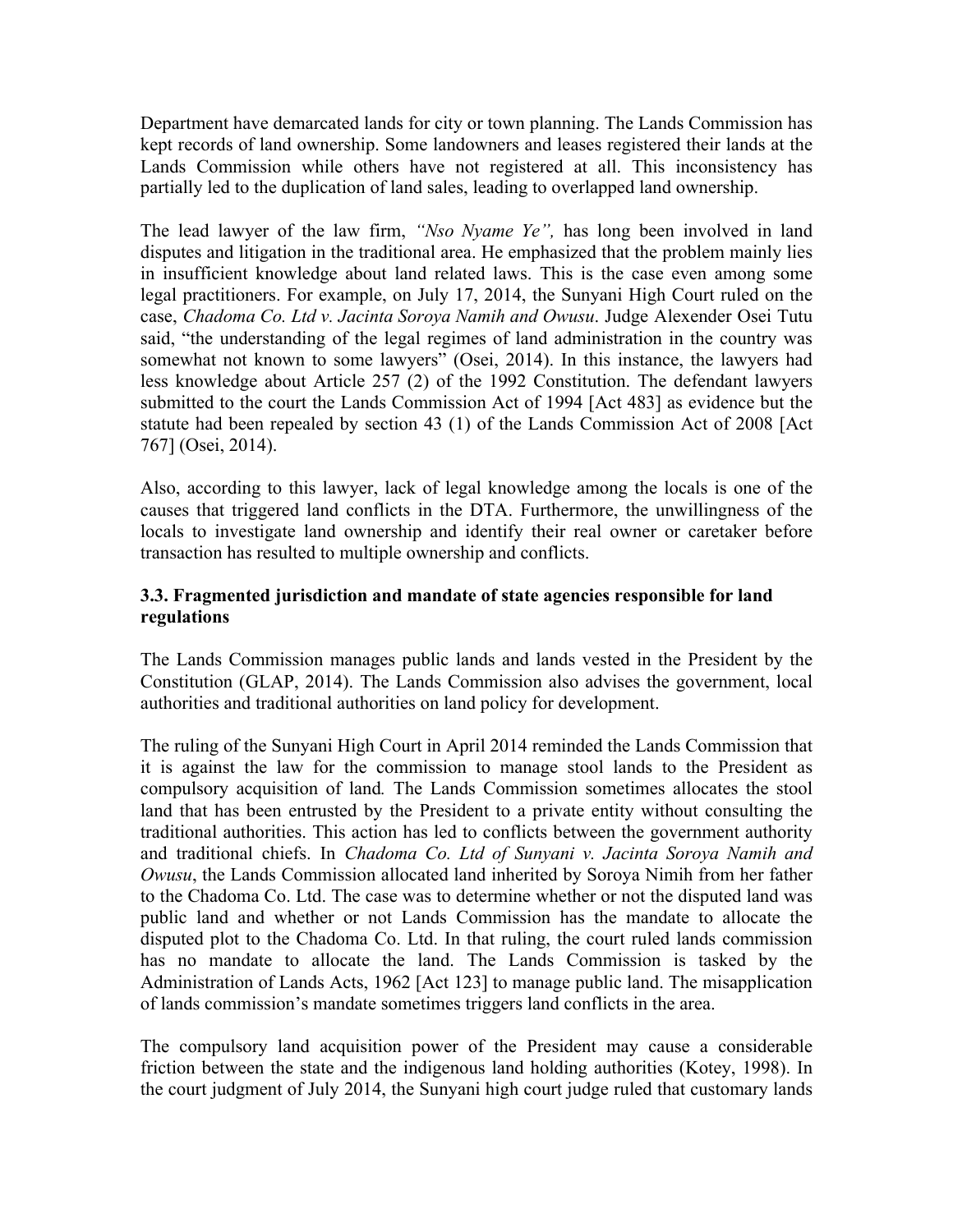are entrusted with the President for the beneficial use of Ghanaian people. In practice, however, the President has misused this power by marginalizing the authority of traditional people. Quite often in the past, the customary landholders' rights to land management were deprived (Kasanga and Kotey, 2001).

## **Conclusion and Recommendations**

It is imperative to better understand Ghana's complex tenure system and overlapping government jurisdictions over land in order to reduce land conflicts. In our field survey, we found that the Regional House of Chiefs or the National House of Chiefs can also be more effectively mobilized to find solutions to the conflicts. We also found it important to update the knowledge of land ownership and tenure systems among lawyers who often deal with land conflicts. At the community level, citizens could be encouraged to document their lands. The involvement of all stakeholders in education, training and social learning about traditional tenure systems as well as proper dialogues can also facilitate communal resolutions.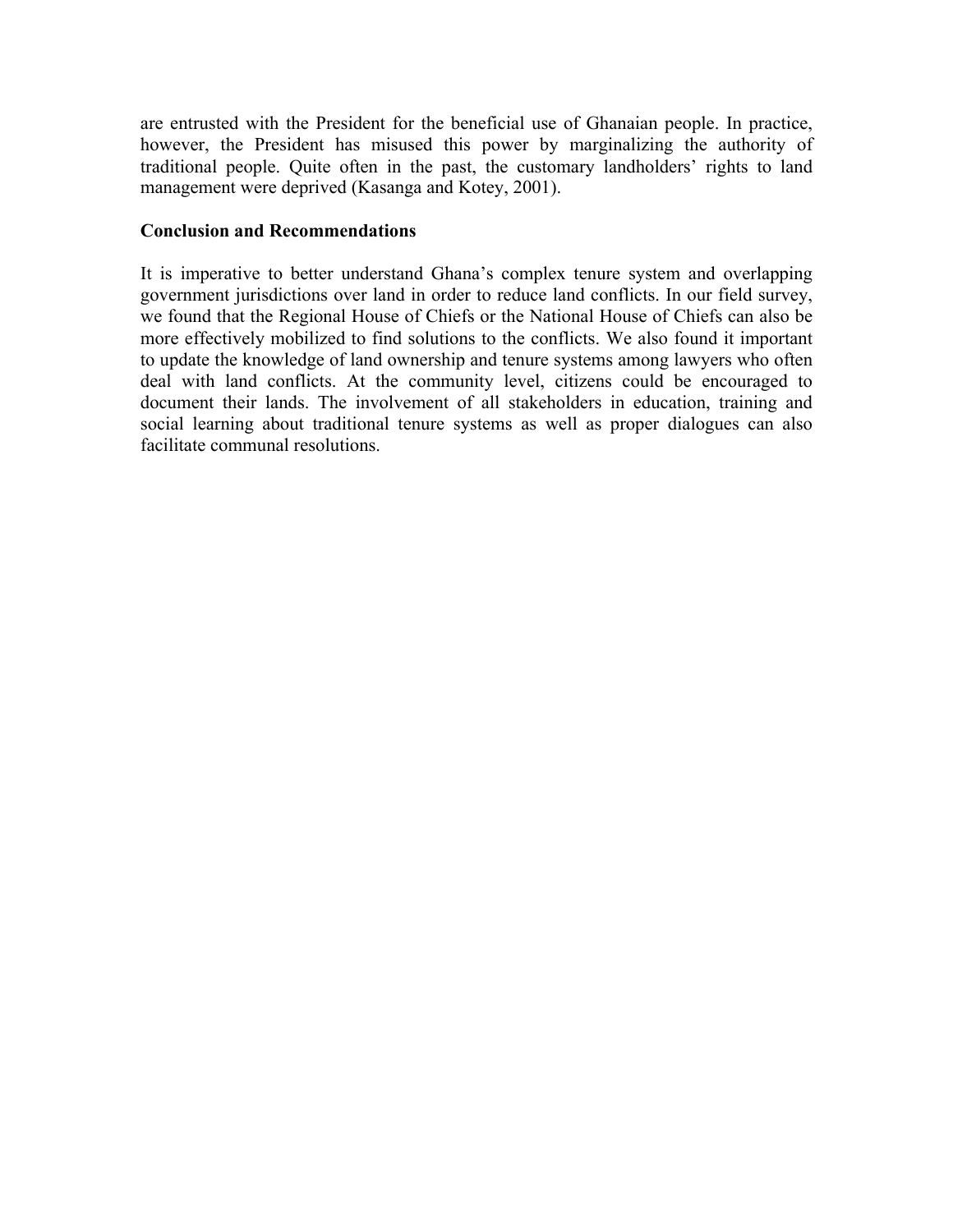## **Reference:**

Adams, M., Sibanda, S., & Turner, S. D. (1999). *Land tenure reform and rural livelihoods in Southern Africa*. London: Overseas Development Institute.

Adams, M., & Turner, S. (2005). Legal dualism and land policy in Eastern and Southern Africa. *Land Rights for African Development*, *6*.

Agyare, W. A., Asare, I. K., Sogbedji, J., & Clottey, V. A. (2014). Challenges to maize fertilization in the forest and transition zones of Ghana. *African Journal of Agricultural Research*, *9*(6), 593-602.

Ahmed, A., Campion, B. B., & Gasparatos, A. (2017). Biofuel development in Ghana: policies of expansion and drivers of failure in the jatropha sector. *Renewable and Sustainable Energy Reviews*, *70*, 133-149.

Asiama, K. O., Bennett, R. M., & Zevenbergen, J. A. (2017). Land consolidation on Ghana's rural customary lands: Drawing from The Dutch, Lithuanian and Rwandan experiences. *Journal of rural studies*, *56*, 87-99.

Boamah, F. (2014). Imageries of the contested concepts "land grabbing" and "land transactions": Implications for biofuels investments in Ghana. *Geoforum*, *54*, 324-334.

Boni, S. (2008). Traditional ambiguities and authoritarian interpretations in Sefwi land disputes. *Contesting Land and Custom in Ghana: State, Chief and the Citizen*, 81-109.

Boone, C. (2014). *Property and political order in Africa: Land rights and the structure of politics*. Cambridge University Press.

FAO. (2002). Land Tenure and Rural Development. FAO Land Tenure Studies.

FAO. (2014). Poultry Sector Ghana. FAO Animal Production and Health Livestock Country Reviews. No. 6. Rome

Ghana land administration project. (2014). http://www.ghanalap.gov.gh/

Ghana Statistical Service. (2014) 2010 population and housing census, district analytical report

Kapfudzaruwa, F., & Sowman, M. (2009). Is there a role for traditional governance systems in South Africa's new water management regime?. *Water SA*, *35*(5), 683-692.

Karlsson, G., & Banda, K. (2009). Biofuels for sustainable rural development and empowerment of women. *ENERGIA Secretariat, Leusden*.